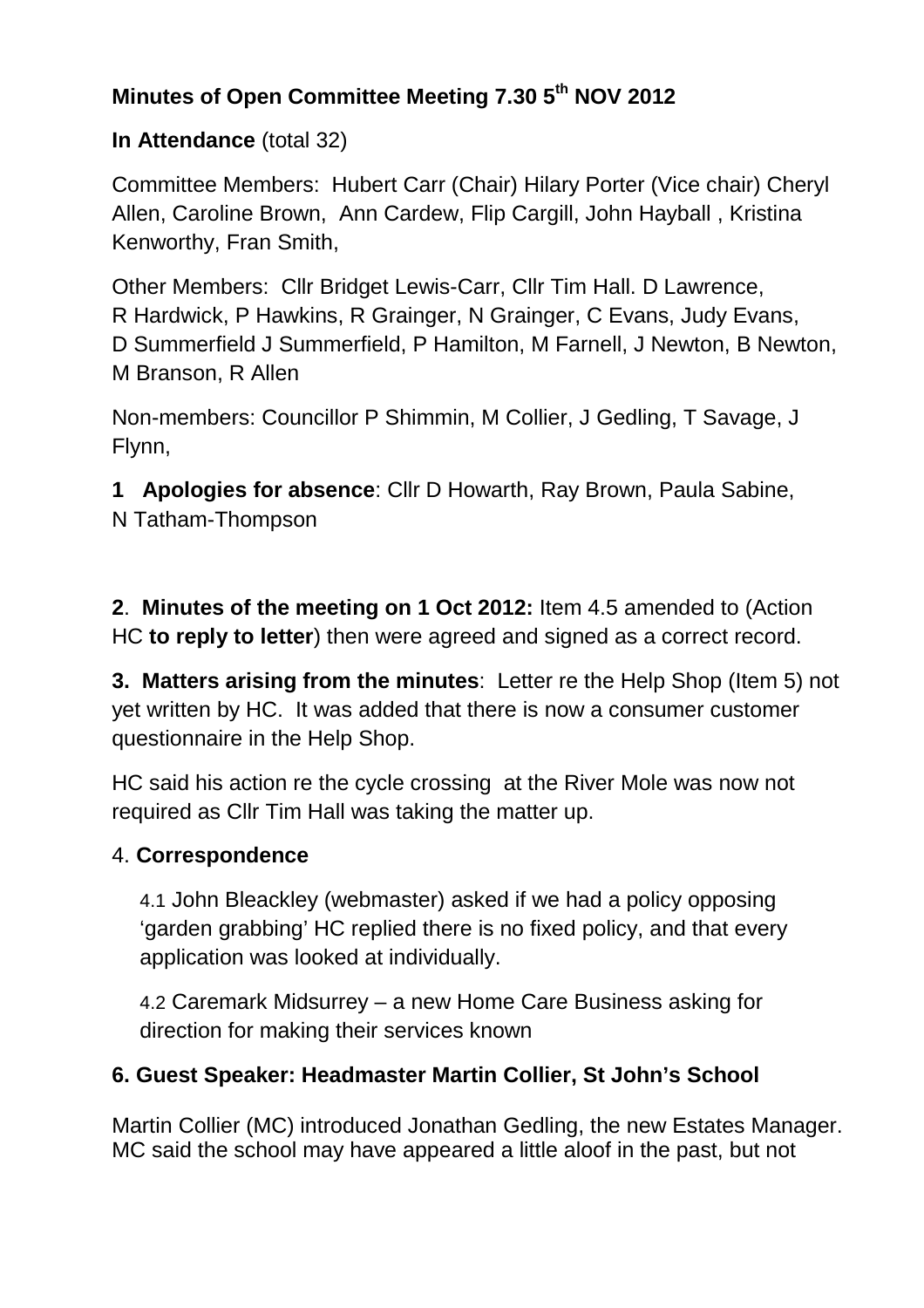now. Problems such as parking, traffic congestion, and lack of communication with locals have been, or are being listened to and dealt with, and the school is keen to hear all ideas for improvements as well as concerns. There is an open house policy for neighbours to air any issues and regular meetings have been set up with residents from St John's Close and Linden Gardens.

MC has been talking to residents and councillors re problems in Garlands Rd, and has taken on board the council's advice that a larger parking area than first planned is needed to house all school coaches and cars. Linden Pitt path will be repaved by the school in the future. Public transport is encouraged, and next year the school is investing in minibus transport.

The school has grown from 420 to 600 to accommodate girls in all years, with nearly all students now coming from within a 15 mile radius. The maximum size of the school is now 600 – 620 and there are no plans for any further increase as this is the maximum the site can accommodate. Pupil lists are full for the next two years and their reputation is high in all areas; with academic achievement, pastoral care and extra-curricular opportunity a priority. All the Sixth Form students have the opportunity to serve within the community, assisting weekly with many charities.

The old chapel (adjacent to Epsom Road) is to be refurbished in the summer 2013, to create a hall which will be available for use by local schools and community groups. H Porter (HP) asked where the public using the new facility would park. MC replied that they would use the new car park at the rear of the school, and as the venue is small, numbers would be restricted

C Allen (CA) asked about the positioning of the new car park, and was told its' location was dictated by the large all-weather play area. She also asked about the coaches keeping their engines running while stationary, and was told that coaches will have to turn their engines off, and if necessary it will be policed to enforce this.

C Brown commented on the amount of litter by the fencing in St. John's Avenue and suggested a 'litter pick' could be used as a punishment. MC thought this was a good idea. In the long term he would like to see the railings replaced both at the back and front of the school and the entrance and exit on Epsom Road improved for dropping off pupils

CA Expressed concerns about the proximity of the proposed tennis courts to the neighbours. MC assured her that he had visited the residents and had agreed the times that the courts could be used and that if any problems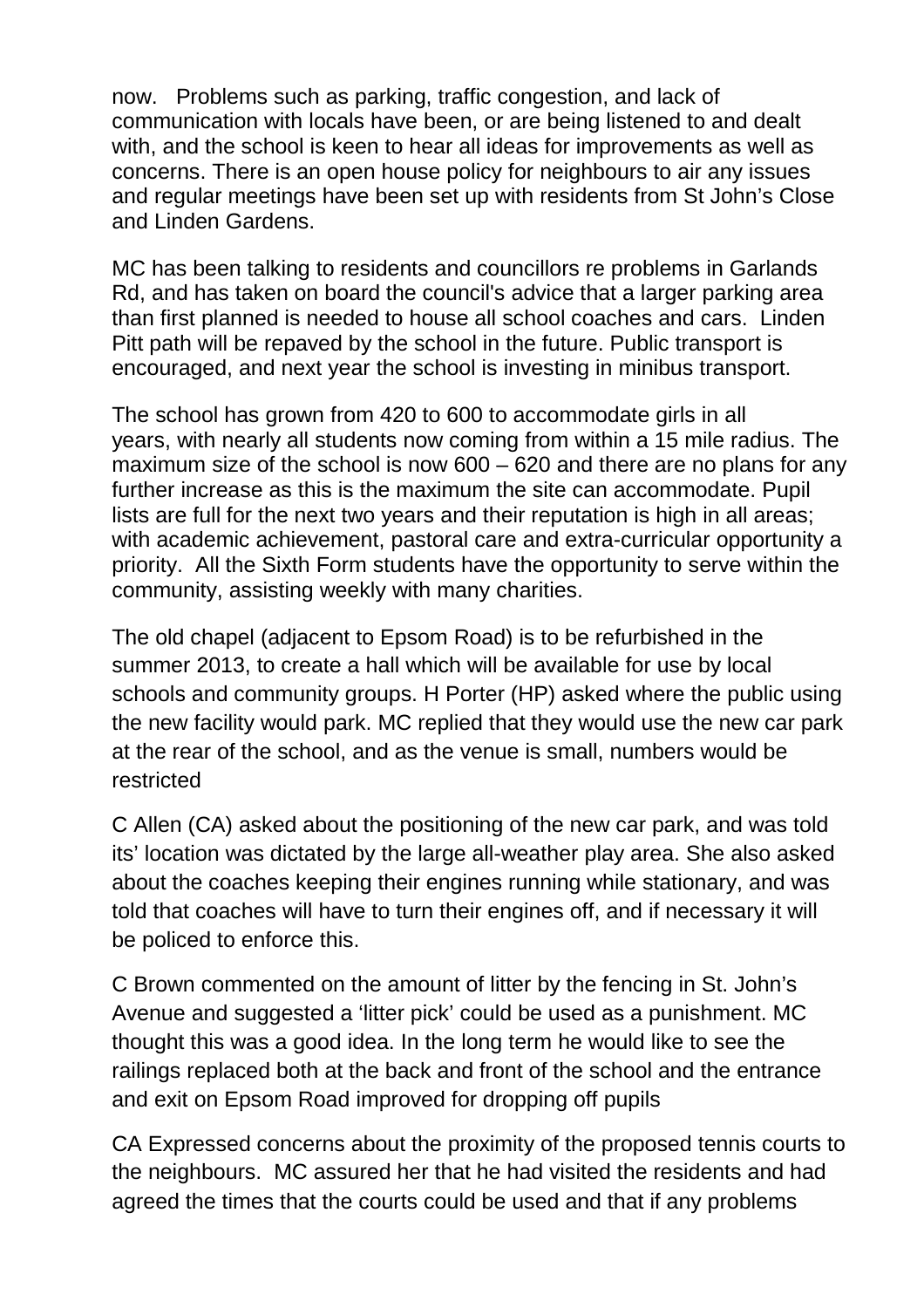arose due to balls landing in the gardens they would stop using the courts adjacent to the fence

CA stated that there have been a large number of planning applications from the school in the last 6 years, how much more development is there going to be? MC replied the school will continue to develop the site to increase the standards of the school, but will write to the LRA to invite us to see the plans in the future.

FC asked if the school had an environmental policy, and was assured they had.

CB asked if there was a concert or play which the public could attend could the school inform the LRA so that details could be included on the LRA website. MC was happy to do this.

The meeting viewed the plans of the school and discussed future improvements at the end of the meeting.

### **7. Reports**

http://www.leatherheadresidents.org.uk/Reports/Reports\_November\_201 2.pdf

# **Publicity and Membership**

The newsletter has gone out and HC has received favourable comments about it.

HP said that a considerable amount of the Town Centre Manager's budget had to be spent on the Cycle Races, so was not available for the Christmas Festivities, and reminded us of the fund raising Concert on the 17<sup>th</sup> November.

### **Environment**

http://www.leatherheadresidents.org.uk/Reports/environment \_November\_2012.pdf

CA asked who was responsible for replacing the felled tree at the entrance to Windfield. HP replied it was the responsibility of the leaseholder management committee. CB had a list of trees resistant to Honey fungus which HP will hand on to the relevant people. (**Action CB/HP)**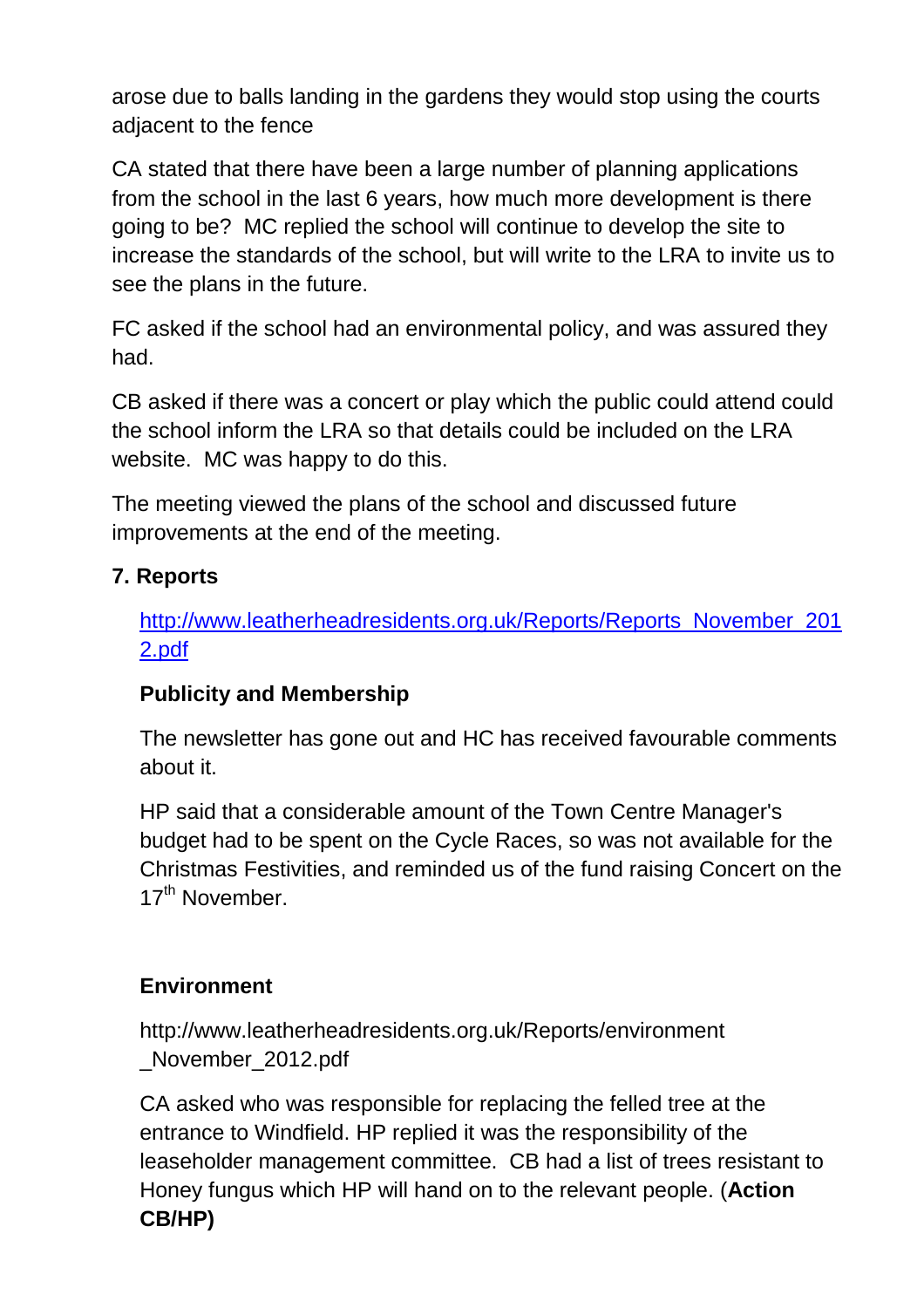# **Planning**

http://www.leatherheadresidents.org.uk/Reports/Planning\_November\_20 12.pdf

C B mentioned the revised application for the replacement of the main building at Dorincourt. The revised design is much more in keeping with the present buildings.

Hague investments have applied for a possible alternative change of use as a restaurant or retail premises. There has been no application for use as a restaurant. They are just trying to keep all possible options open. There was disquiet that this might mean more restaurants. CB has written objecting to this.

Bridget Lewis added that the appeal against refusal for fitting replacement double glazing in Linden Rd was successful.

# **8. Meetings attended by Committee Members CPRE – Reliable Water, Healthy Rivers**

An article about this meeting was put in our Autumn newsletter.

# **Norbury Park Liaison Group**

CA said she will include this in the next environmental report

# **Mid Surrey LINKs (Epsom Hospital**)

The merger between Epson Hospital and St Peter's is on hold or off. There is to be a new government Dept. to manage hospitals that have only Trust status. The A & E Dept. at St Helier might be closing. HP will monitor the situation.

# **AGM Mary Frances Trust (clubhouse**)

Thanked for their help with the de-clutter workshop and the litter pick

# **Transition Bookham**

FC said that Transition Bookham's last meeting was based on looking at community projects, and that whilst still meeting based, they are considering following in Dorking transitions' footsteps to become more project based.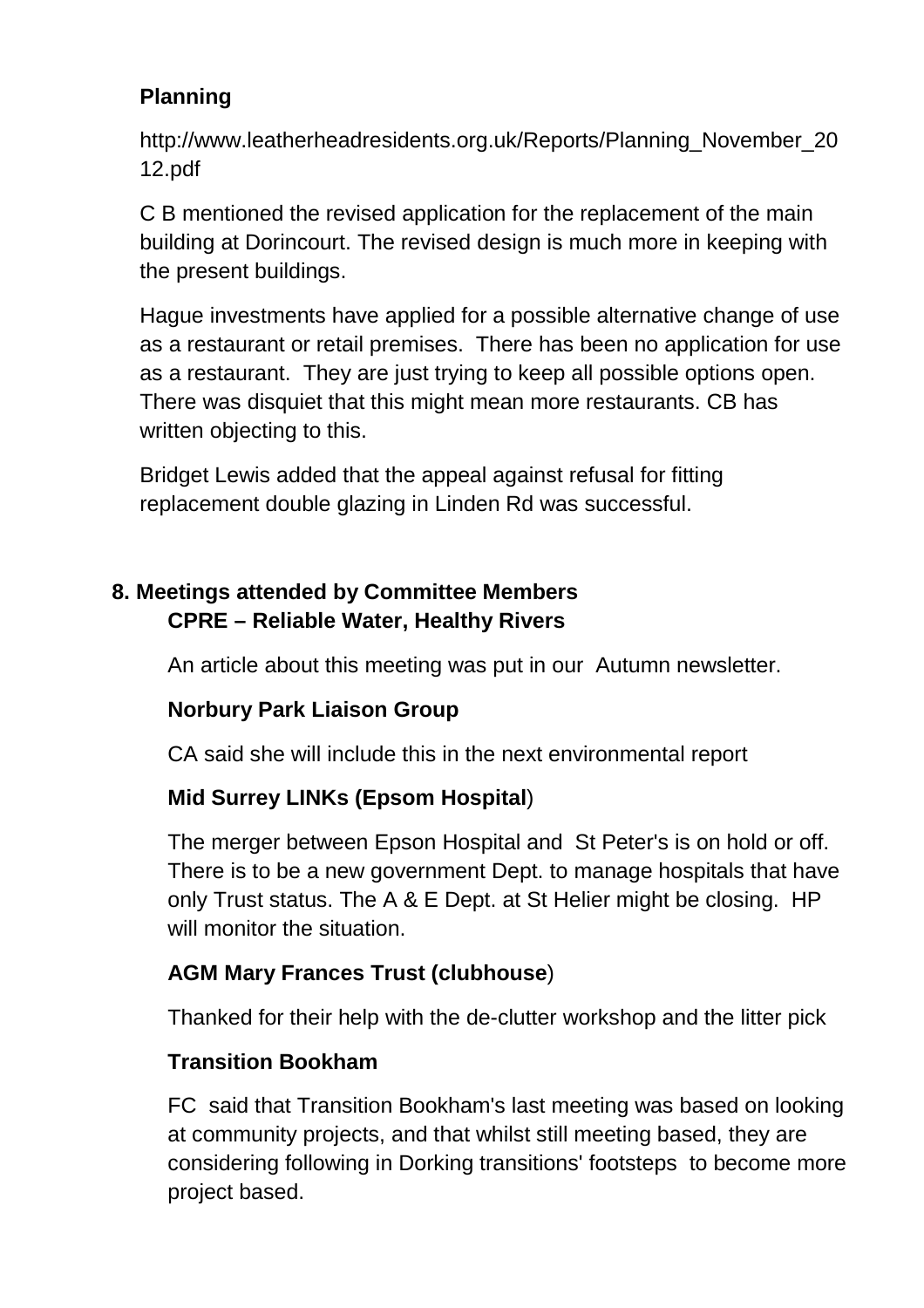HC expressed the opinion that a Transition Leatherhead group should be formed outside the LRA. CA stated the LRA environmental sub group already had more than enough to do and would not be the ones to take on this idea. It was agreed this should be discussed at a later meeting. CA stated that no LRA money had been used for any environmental projects.

#### **De-clutter workshop**

This was very well attended and £430 was raised

#### **BLeAF**

Epsom Hospital merger.

The abandonment of the Ashford St.Peter's /Epsom Hospital merger was discussed.

### **SEEFA (South East England for Aging)**

If anyone has any issues contact HP as she is trying to influence policy

#### **Police Crime Commissioner Candidates at Fetcham Park House**

CB , AC and HP attended. Details of all the candidates are available on the government website

#### **Halloween festivities**

HP helped with this, which was reported to be Leatherhead's most successful Halloween event.

### **Highways Road Show, Swan Centre.**

A 5-year plan for improving the roads is being developed, details are on the council website

#### **9. Future Meetings and events**.

**MVDC Development Control Committee 7th Nov**

**ARA/MVDC Localism at Ashtead Peace Memorial Hall 8th November** 

**Leatherhead and district forum/LAP AGM Park house 14 th November** 

**Election of PCC 15th November**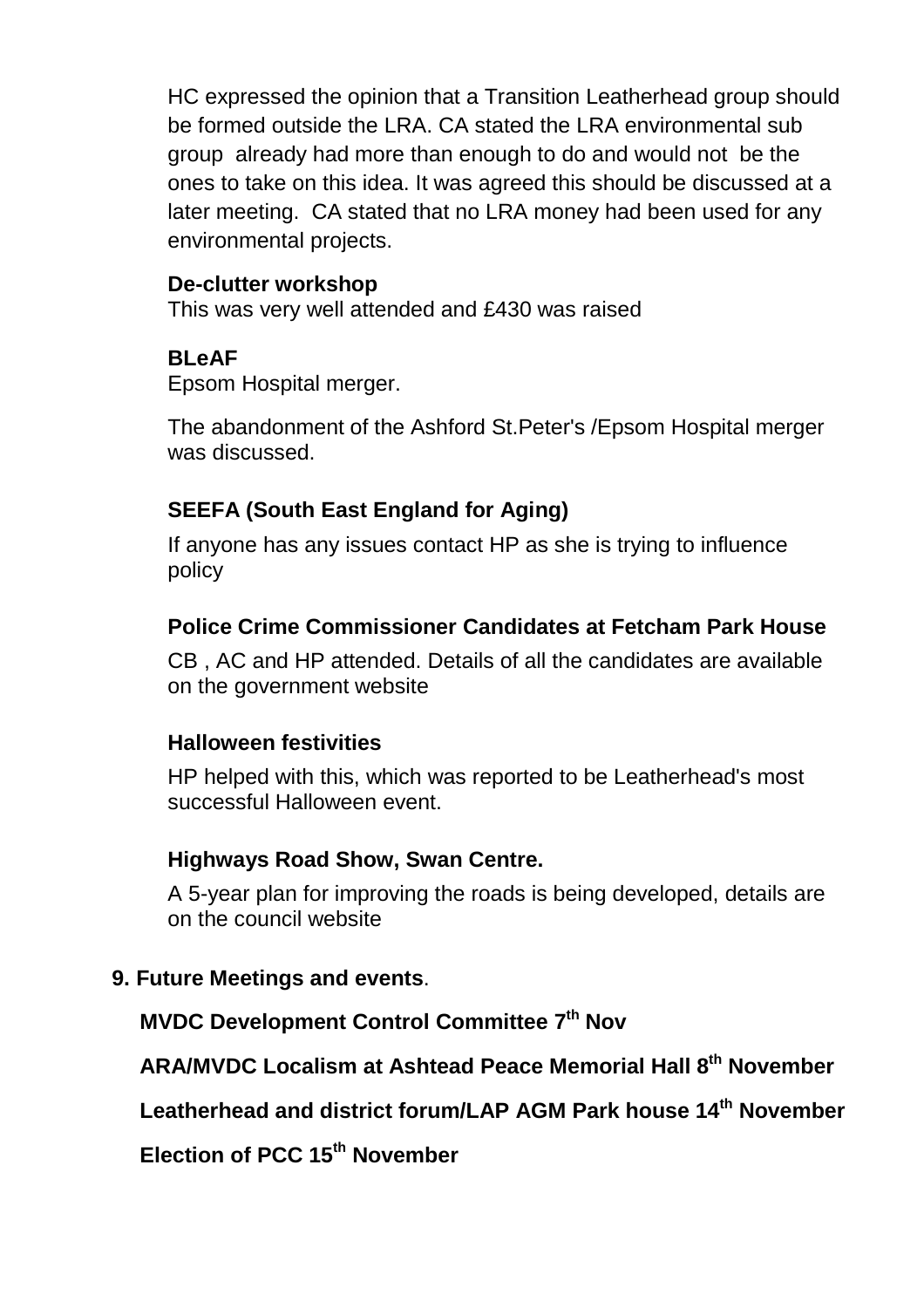# **Charity supper and concert by Inside Out 17th Nov**

Tickets are to cost £10, with the proceeds split equally between three causes: Christmas lights for the High Street, Teazle Wood and the Community Garden.

# **10. AOB**

### 10.1 Cherkley Court

Neil Grainger stated he was in support of the Cherkley Court development and asked why the LRA was revisiting it when the Linguard Report had cleared RD, and said he was surprised at the personalisation of the matter. He added that the poll carried out by the Leatherhead Advertiser had been in favour of the development. HC explained that there was nothing personal about the complaint. Roy Allen (RA) explained that the complaint was made because members of the LRA committee were concerned with the manner in which the investigation had been conducted and the conflict of evidence in the report. KK asked Neil Granger to confirm that he was Bryan Neil Grainger, a director of Straight Line Marketing and co director with Ian Todd, a founder shareholder of Longshot Cherkley Court Limited. She asked why had he not declared his interest in Cherkley Court Development when he wrote a letter of support to the council and named KK as a self-interested person.

T Hall asked what the role of the LRA in this was. It was explained that the LRA was a complainant. Roy Allen added that it is not acceptable for a local councillor to take up the role of a lobbyist; they must listen to all opinions before deciding. KK said under the Localism Act a councillor can lobby and ask for support for a planning application, but they cannot then sit on the Development Control Committee that decided the application without risking the perception of bias in the minds of reasonable people. That was why complaints had been made to MVDC following the 4th April DCC meeting.

HC added that (RD) promoted the planning application at meetings of the LRA and Leatherhead and District Forum, and several people raised complaints so that on 30th April the Standards Sub-Committee considered that the allegations were worthy of investigation. Richard Lingard was appointed as the investigating officer and he interviewed the complainants and RD and others over the course of the summer. His report was delivered